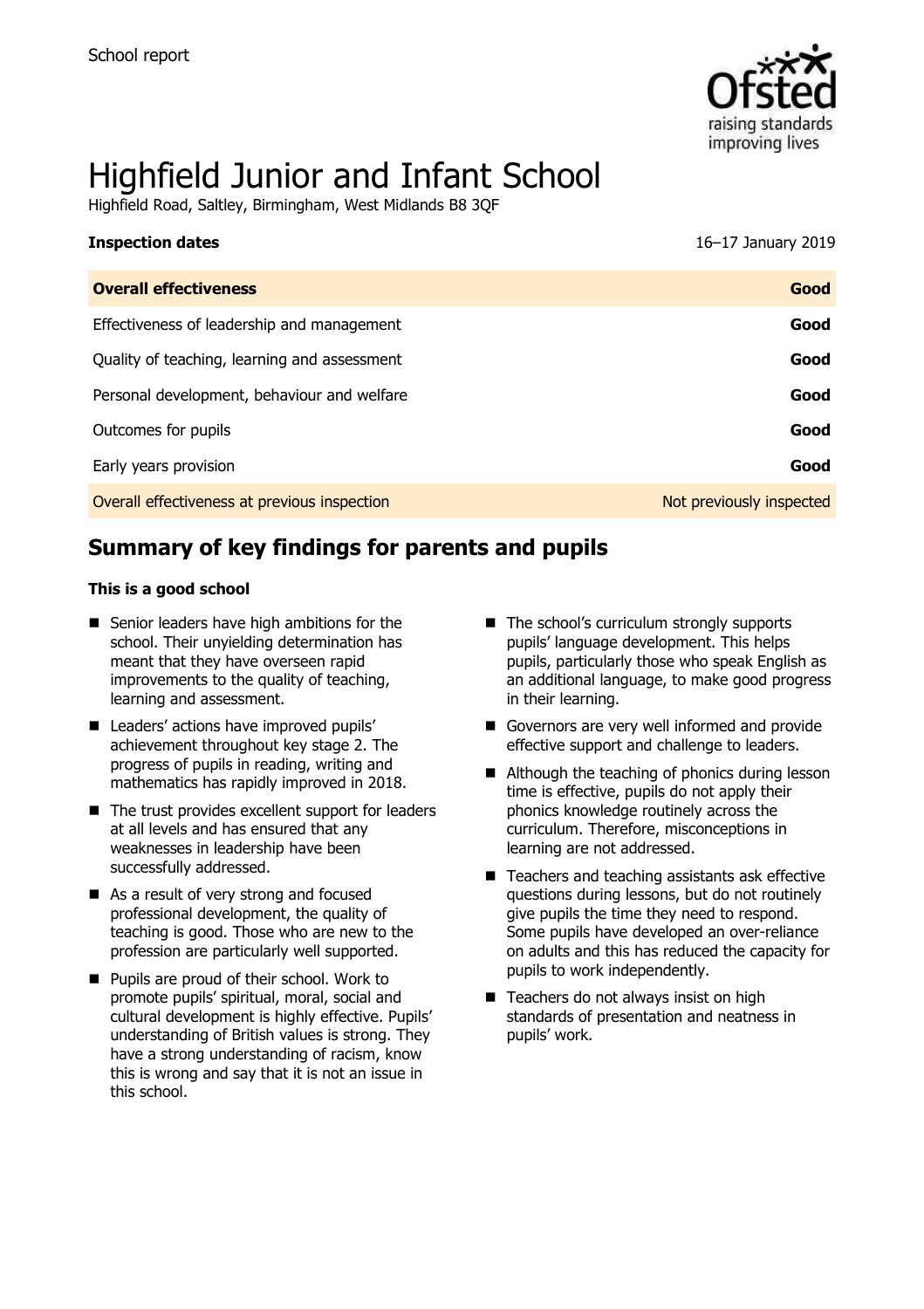

# **Full report**

### **What does the school need to do to improve further?**

- Improve the quality of teaching, learning and assessment by:
	- ensuring that misconceptions that occur outside of the planned phonics sessions are routinely addressed by adults so that children apply their phonics knowledge effectively enough across the wider curriculum
	- enabling pupils to be less reliant on adult support, so that they independently apply their skills across the curriculum
	- raising expectations of the quality of presentation and pupils' handwriting skills.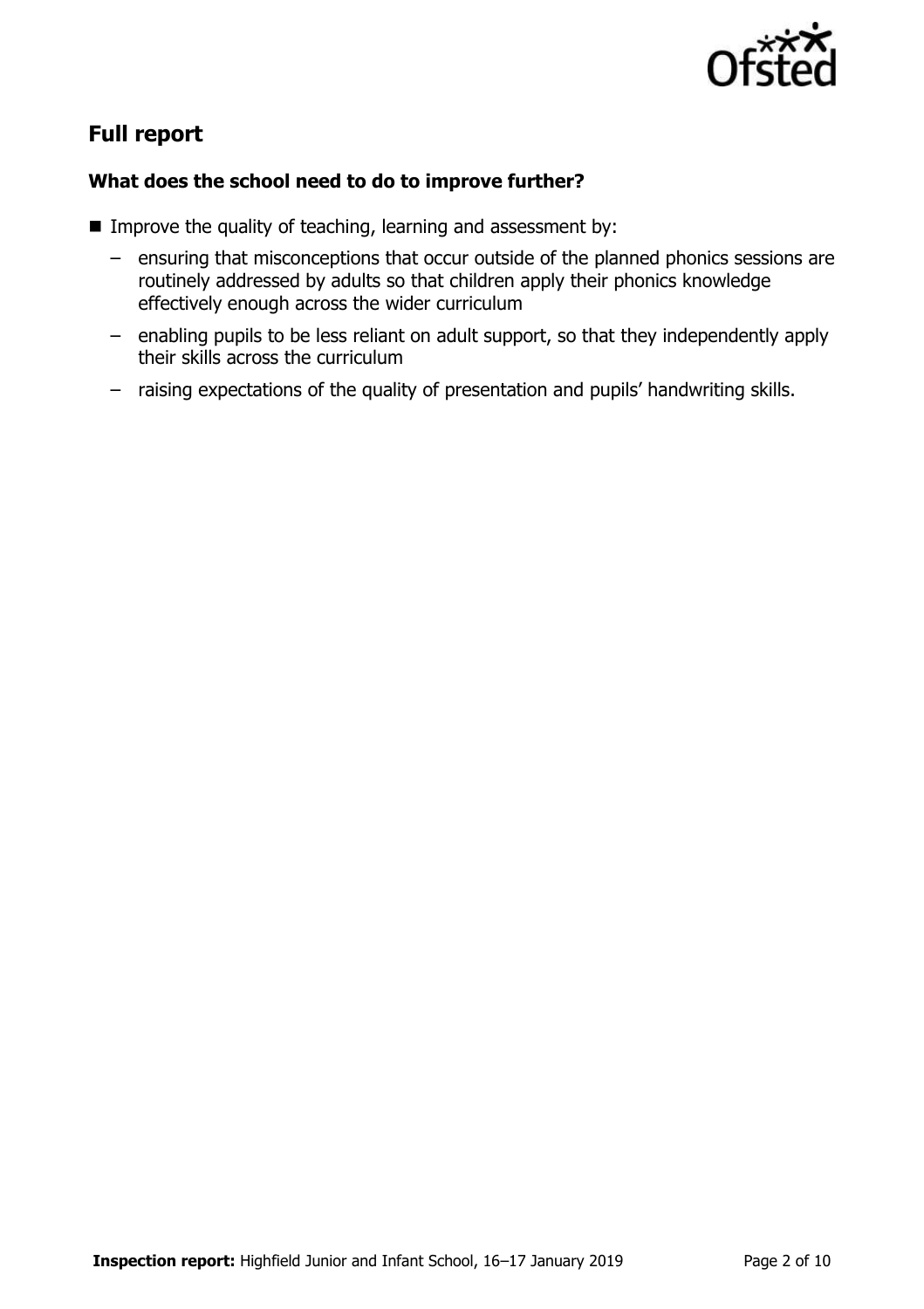

# **Inspection judgements**

#### **Effectiveness of leadership and management Good**

- The drive and commitment of the senior leadership team have resulted in rapid improvements throughout the school. They have a strong grasp of the areas for development and have a significant capacity for improvement.
- Weaknesses in teaching have largely been addressed. School leaders from across the academy trust provide high-quality professional development to all staff. A shared vision of excellence is reflected in the passionate way leaders and teachers discuss opportunities available for them to improve. Teachers and teaching assistants confirm that they benefit from effective training and coaching in a supportive, positive environment.
- The well-designed curriculum meets the needs of all groups of pupils within the school and includes a wide range of enrichment opportunities. There is a clear vision for the further development of the curriculum, which is shared by all stakeholders.
- Pupils' spiritual, moral, social and cultural development is promoted strongly. Pupils conduct themselves well and relationships across the school are respectful, particularly with regard to pupils' backgrounds or religious beliefs.
- **Pupils are prepared well for life in modern Britain. The community cohesion team has** visited a nursing home, collected litter, looked at dangerous parking and arranged a citizenship week. Activities are arranged by the school to develop pupils' cultural and social awareness and enable them to become caring citizens.
- The majority of parents are positive about the school. They feel that they are listened to and that the new leadership of the school has made a significant difference to their children. A typical comment indicated that there had been a significant improvement at the school and that leaders were positive and listened to parents.
- Middle leaders check the quality of teaching rigorously to see what is working well and what needs further work. They are enthusiastic about their work and have a clear view on how their work links directly with improving outcomes for pupils. They have had a significant impact on pupils' outcomes in a relatively short period of time.
- The physical education (PE) and sport premium for primary schools is used effectively. The academy trust has been very involved in maximizing the use of the sport premium and governors have spent significant time analysing its impact. They have ensured that all pupils in Year 4 access swimming lessons and that pupils have the opportunity to take part in many diverse sports.
- Although pupils' attendance rates are below the national average, they are improving. Actions taken to improve attendance are having a positive impact. Links with the community are supporting positive relationships between home and school. Additionally, leaders do not shy away from taking firm action, such as issuing penalty notices, if required. Consequently, pupils' attendance has more recently improved.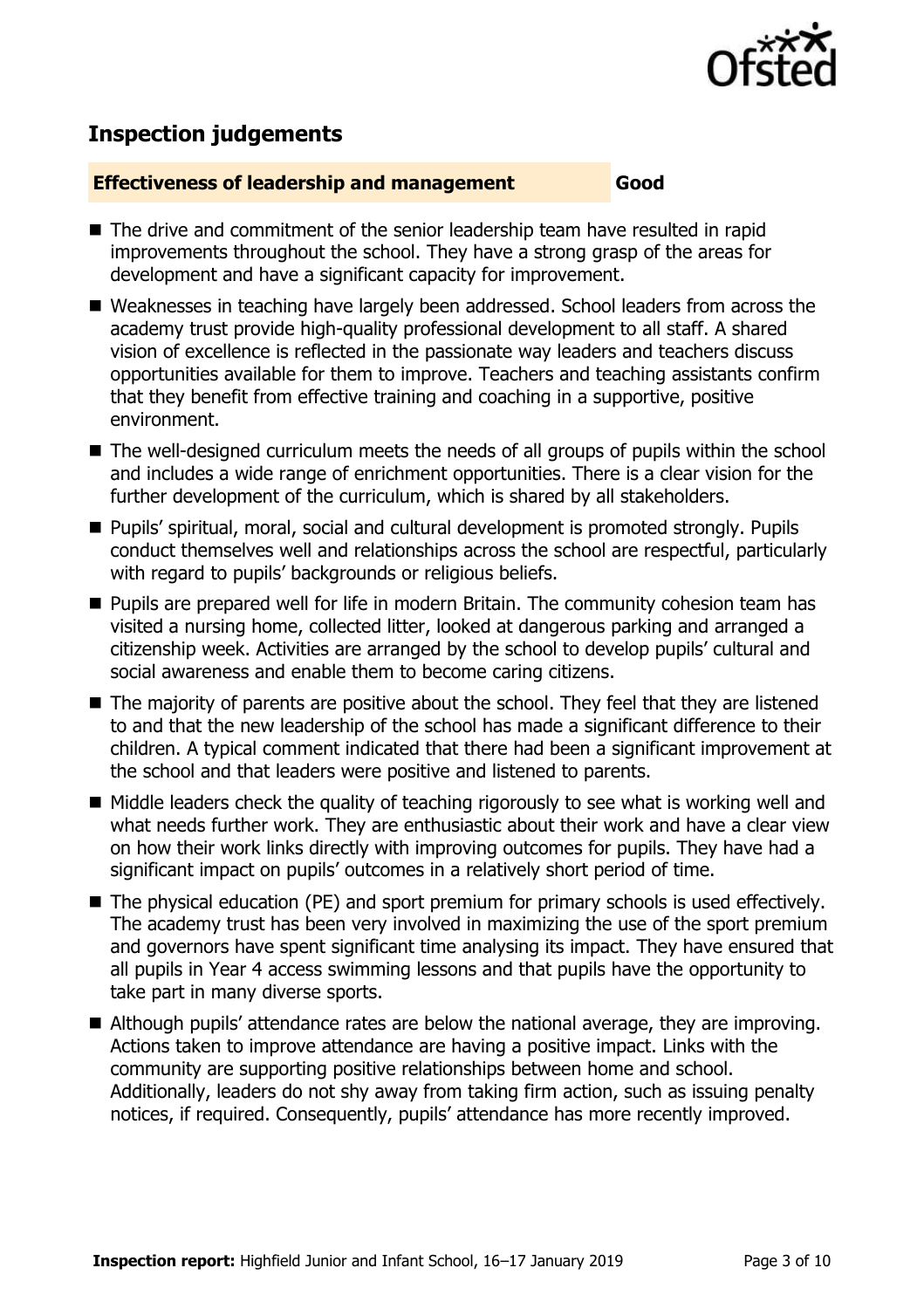

#### **Governance of the school**

- There have been significant changes to the governing body in recent years. The chair and the vice-chair are relatively new to their roles, but both are experienced governors. Governors have a range of appropriate expertise and clear systems which enable them to support and challenge school leaders effectively.
- Governors have a thorough understanding of the school's strengths and the areas that need to improve further. Minutes of meetings show that they ask leaders challenging questions, for example about what the school is doing about persistent absentees and the impact of actions taken.
- Governors check that additional funding, such as the pupil premium grant and funding for pupils with special educational needs and/or disabilities (SEND), is spent wisely and makes a positive difference to these pupils.

### **Safeguarding**

- The arrangements for safeguarding are effective.
- A strong safeguarding culture runs through the school and leaders ensure that pupils are safe and well cared for. All staff responsible for the different aspects of safeguarding are effective in their approach to maintaining accurate records and taking action.
- Staff access regular training in how to keep children safe. They are well informed and take their responsibilities seriously. Pre-employment checks on new staff are thorough.
- Staff are knowledgeable about the community they serve. They are aware of any potential risks and provide appropriate support for vulnerable families. The school works effectively and tenaciously with external agencies to provide suitable care for pupils.

#### **Quality of teaching, learning and assessment Good**

- Teaching, learning and assessment have improved and are now good. This is reflected in better outcomes for pupils. New systems for monitoring teaching have led to the development of training that is effective in improving staff knowledge and skills.
- Teachers have good subject knowledge and they plan learning activities that interest pupils. They know their pupils well. The positive relationships between teachers and pupils allow for lesson time to be used productively. Pupils collaborate with each other willingly and routinely support each other's learning.
- Teachers use assessment information effectively to inform their planning and adapt their teaching when necessary. As a result, pupils across the school are making good progress from their varied starting points. Additional support and intervention, when required, are timely and are matched to pupils' needs effectively.
- The school has developed a new approach to the teaching of reading that is in line with the other schools in the trust. Pupils develop a range of reading skills through the use of high-quality texts. These texts interest and inspire pupils. Teachers ensure that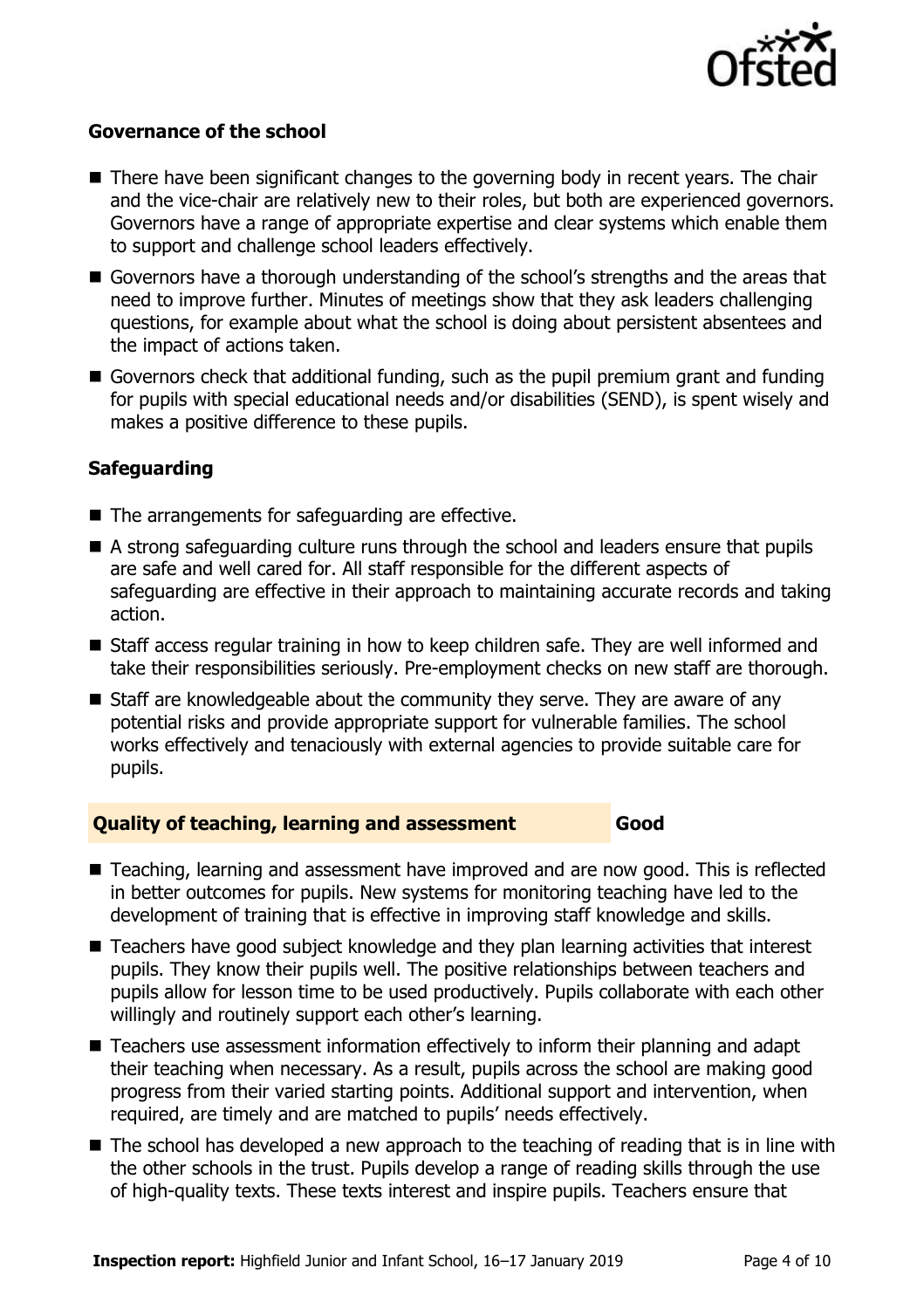

pupils understand a wide range of vocabulary. As a result of these changes, pupils are making faster progress in their reading.

- The teaching of writing is improving strongly. Pupils write with increasing levels of confidence in a range of contexts. Teachers provide pupils with clear and precise advice on their writing. Over time, this leads to pupils improving their writing and making good progress.
- Mathematics is generally well taught. Staff set carefully structured work and use focused questions to test out pupils' knowledge and skills and deepen their understanding. Pupils, including the most able, are challenged well in mathematics. Throughout the school, teaching typically takes into consideration what pupils already know and what they need to understand to make good progress. Pupils regularly tackle appropriately complex mathematical reasoning and problem-solving activities.
- The teaching of phonics consistently follows the school's chosen strategy. Over time, pupils' outcomes in the Year 1 phonics screening check have not improved. In part, this is because teachers do not routinely reinforce the knowledge gained in the daily phonics lessons during other activities and lessons. This also affects how pupils decode words, especially in the key stage 1.
- Teaching assistants are well deployed. They have a positive impact on learning and on pupils' well-being. They support pupils effectively and help remove barriers to their learning. Some pupils have become reliant on this support and as a result struggle to finish tasks independently.

#### **Personal development, behaviour and welfare Good**

#### **Personal development and welfare**

- The school's work to promote pupils' personal development and welfare is good.
- Pupils are well cared for, feel safe in school and indicate that staff are friendly and approachable. Pupils trust leaders to take effective action to resolve any concerns they have.
- During their time at school, pupils develop a good understanding of the concepts of freedom and democracy and of Britain's parliamentary system. They spoke enthusiastically about the current issues facing Britain, such as Brexit.
- Through assemblies, weekly personal, social, health and citizenship lessons, and the many educational visits and extra-curricular opportunities provided by the school, pupils are motivated to think about the world around them.
- $\blacksquare$  The curriculum provides opportunities for pupils to learn about safety, such as staying safe online and understanding their own emotional wellbeing. Work is also done to support families in poverty and to raise awareness of the 'Prevent' duty to deter radicalisation and extremism.

#### **Behaviour**

■ The behaviour of pupils is good.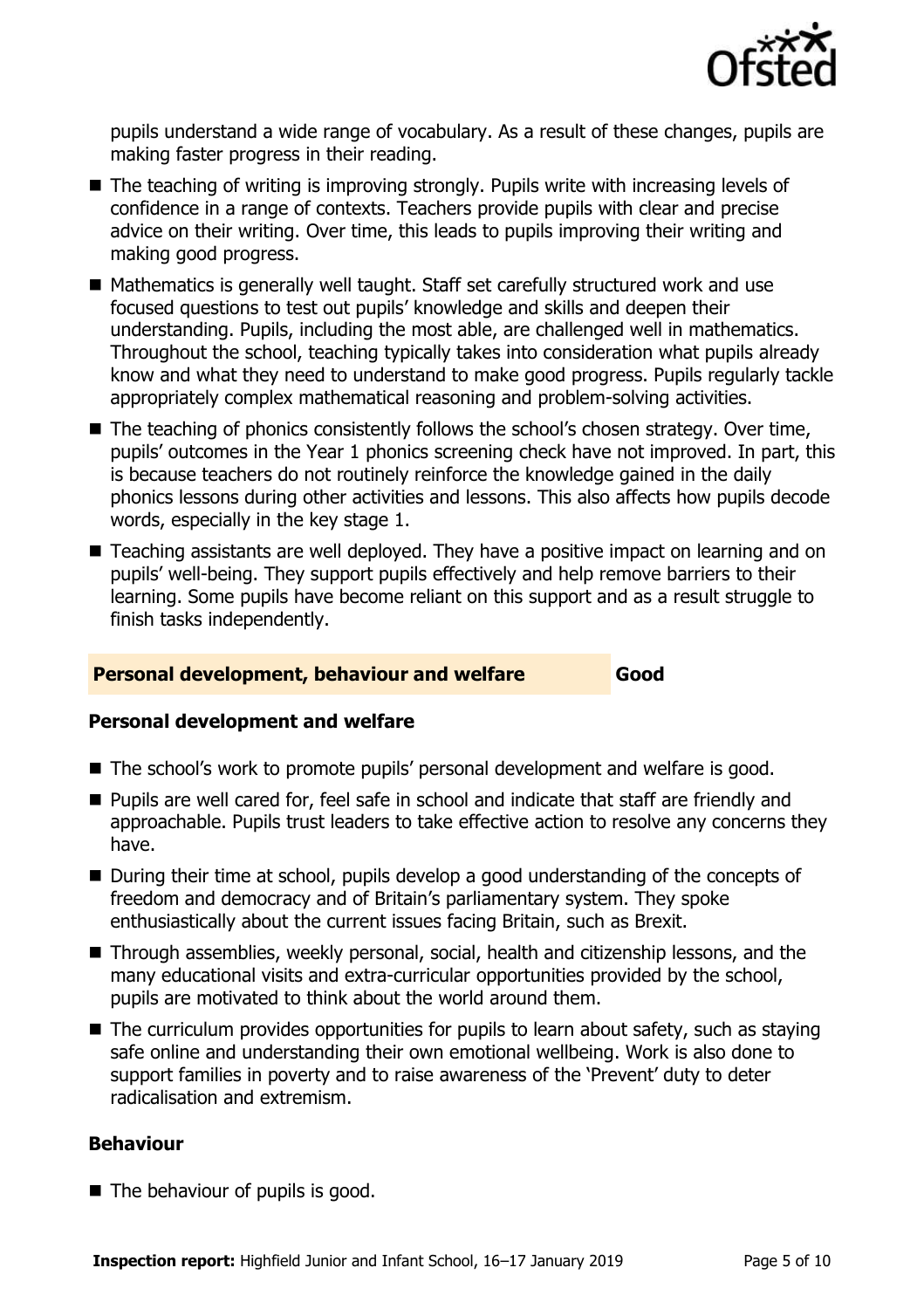

- **Pupils treat each other, adults and school property with respect. The vast majority of** pupils have a positive opinion of the school. The school's records show that a few pupils show signs of challenging behaviour at times. The systems that are in place to support behaviour in school are understood, are consistently applied and have had an impact on improving behaviour.
- Attendance is improving. Leaders have introduced a range of strategies, including engaging with parents who find it difficult to get their children to school on time and on a regular basis. This work has been effective in improving attendance overall and in reducing the number of pupils who are persistently absent.
- Leaders have introduced a new electronic system for logging behaviour and any safeguarding incidents that take place. Although analysis of the trends and patterns is still in the development stage, the school was able to demonstrate an overall reduction in the number of negative incidents and in their severity.

#### **Outcomes for pupils Good**

- There is clear evidence, including within pupils' books, that the majority of pupils presently at the school are making strong progress. They are rapidly diminishing the difference between their attainment and that of other pupils nationally. However, the school is aware that the attainment of pupils in reading, writing and mathematics still lags behind that of other pupils nationally.
- Current pupils make strong progress from very low starting points in reading, writing and mathematics throughout key stage 1. In 2018, the proportion of pupils reaching the expected or higher standard in reading, writing and mathematics at the end of key stage 1 was below average. However, the proportion of pupils reaching the expected and higher standard in all these subjects has improved considerably in the last two years. This reflects the recent improvements in the quality of teaching of reading, writing and mathematics.
- Historical published information indicates that by the end of key stage 2 pupils have made rapid progress from their starting points in reading, writing and mathematics. Standards of attainment by the end of Year 6 in 2018 were below average. However, results from national tests and assessments of Year 6 pupils in 2017 indicate that standards have risen considerably. This represents good progress. Furthermore, inspection evidence, such as work seen in pupils' books, demonstrates that pupils currently in key stage 2, in particular those in Years 5 and 6, are making good progress. Standards of attainment are now rising quickly.
- **Pupils who are at the early stages of learning English, and the high proportion who** speak English as an additional language, are supported well and make good progress in their learning. Teachers and teaching assistants put in place a comprehensive programme of support to ensure that these pupils make strong progress from their various starting points.
- **Pupils with SEND are well supported. The deployment of dedicated staff and the** provision of additional resources are having a positive impact on progress. Currently, pupils with SEND are making good progress.

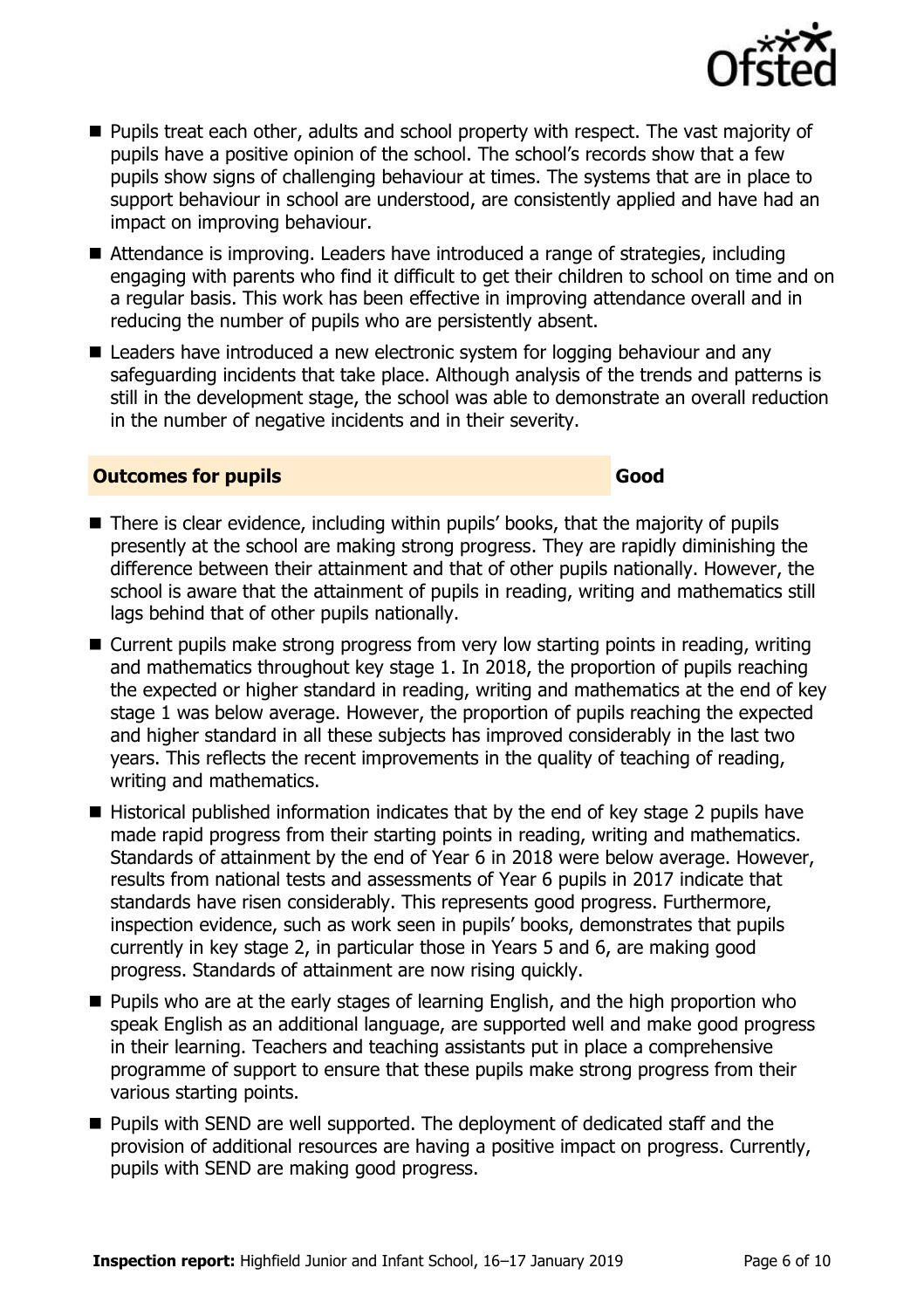

■ Disadvantaged pupils make good progress throughout the school. Published information and inspection evidence show that the differences in attainment between disadvantaged pupils and other pupils nationally are diminishing. Current pupils are making the strongest gains in reading and mathematics.

#### **Early years provision Good Good**

- Most children start at a point at least 12 months behind than children of the same age nationally. Despite this, the majority of children make good progress across the Reception class and around half catch up with other children nationally and reach the early learning goals.
- Children, including those with SEND, make consistently strong progress from their starting points because of effective classroom support. The school ensures that staff receive suitable training and guidance, so that they understand how best to support children who find learning difficult.
- The early years provision is well led. The early years leader has high expectations. These are combined with an accurate picture of the strengths and weaknesses in the provision. Planned actions are varied and monitored carefully to ensure that they have the desired impact on children's achievement.
- The activities provided in the Reception areas are well planned and resourced and stimulating. Both the indoor and outdoor areas for the Reception classes provide a range of opportunities for children to explore and develop their physical skills.
- The partnership between staff and parents is strong. The flexible start to the school day allows parents to come in with their children and to comfortably communicate any concerns or catch up with their children's progress.
- Safeguarding and health and safety requirements are met effectively in the early years. Children's behaviour is good, and they learn to follow adult instructions obediently and respectfully.
- Occasionally, the support from some additional adults does not engage children in purposeful play or learning. For example, sometimes the questions adults ask do not provide children with the opportunity to reflect upon or deepen their thinking. When this occurs, children do not make as rapid progress as they could.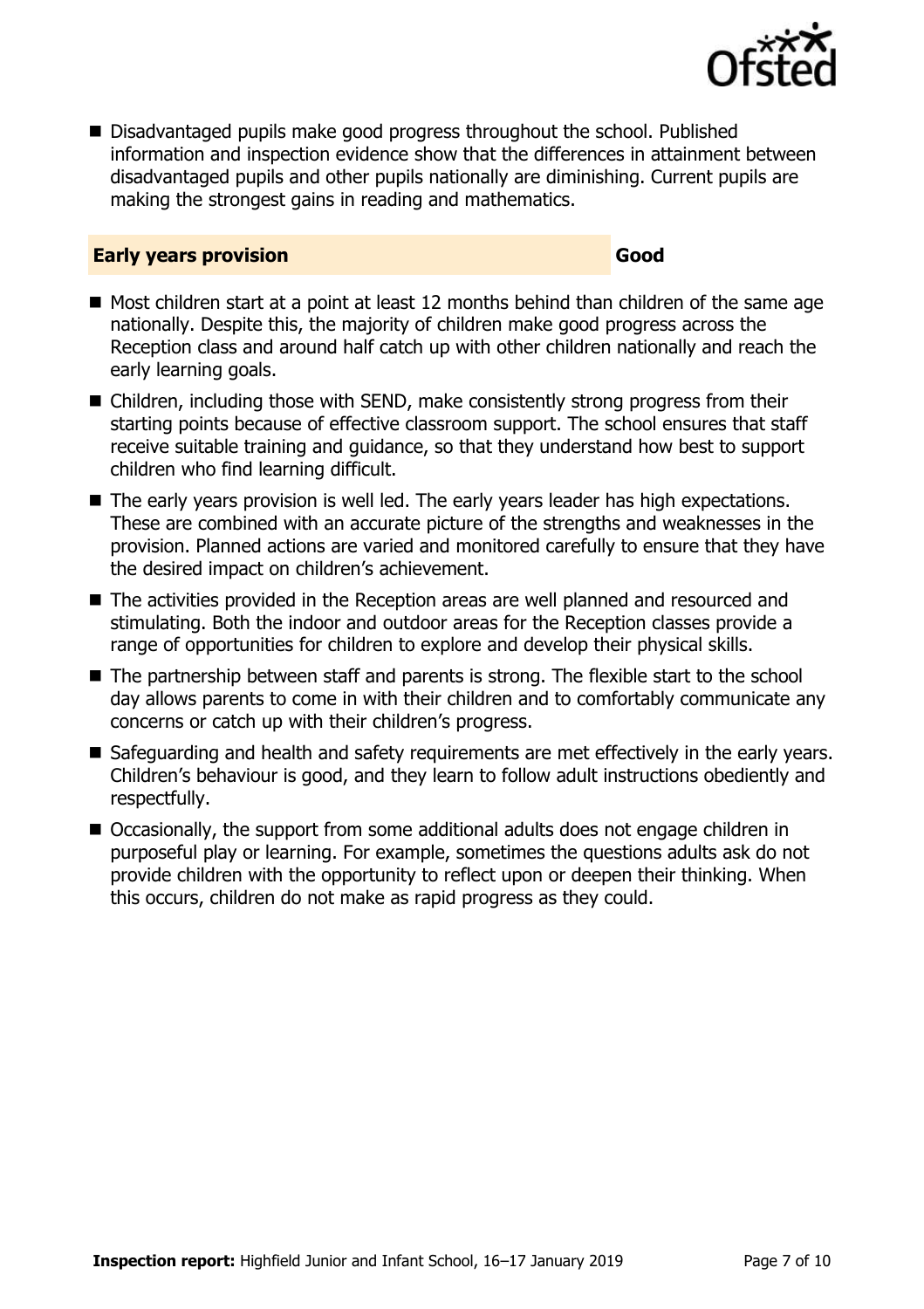

# **School details**

| Unique reference number | 142570     |
|-------------------------|------------|
| Local authority         | Birmingham |
| Inspection number       | 10053517   |

This inspection of the school was carried out under section 5 of the Education Act 2005.

| Type of school                      | Primary                     |
|-------------------------------------|-----------------------------|
| School category                     | Academy sponsor-led         |
| Age range of pupils                 | 4 to 11                     |
| Gender of pupils                    | Mixed                       |
| Number of pupils on the school roll | 836                         |
| Appropriate authority               | Board of trustees           |
| Chair                               | Dr Scott Banks              |
| <b>Head of School</b>               | <b>Ashley Knibbs</b>        |
| Telephone number                    | 0121 675 0798               |
| Website                             | www.hifield.bham.sch.uk     |
| <b>Email address</b>                | enquiry@hifield.bham.sch.uk |
| Date of previous inspection         | Not previously inspected    |

#### **Information about this school**

- The school is now part of the Prince Albert multi-academy trust.
- Nearly all pupils are from minority ethnic groups. Most pupils are of Pakistani heritage.
- More than half of the pupils are known to be eligible for the pupil premium
- Almost all pupils speak English as an additional language. A significant number of pupils are at an early stage in learning to speak English.
- $\blacksquare$  The proportion of pupils with SEND is above average. The proportion of pupils who have an education, health and care plan is also above average.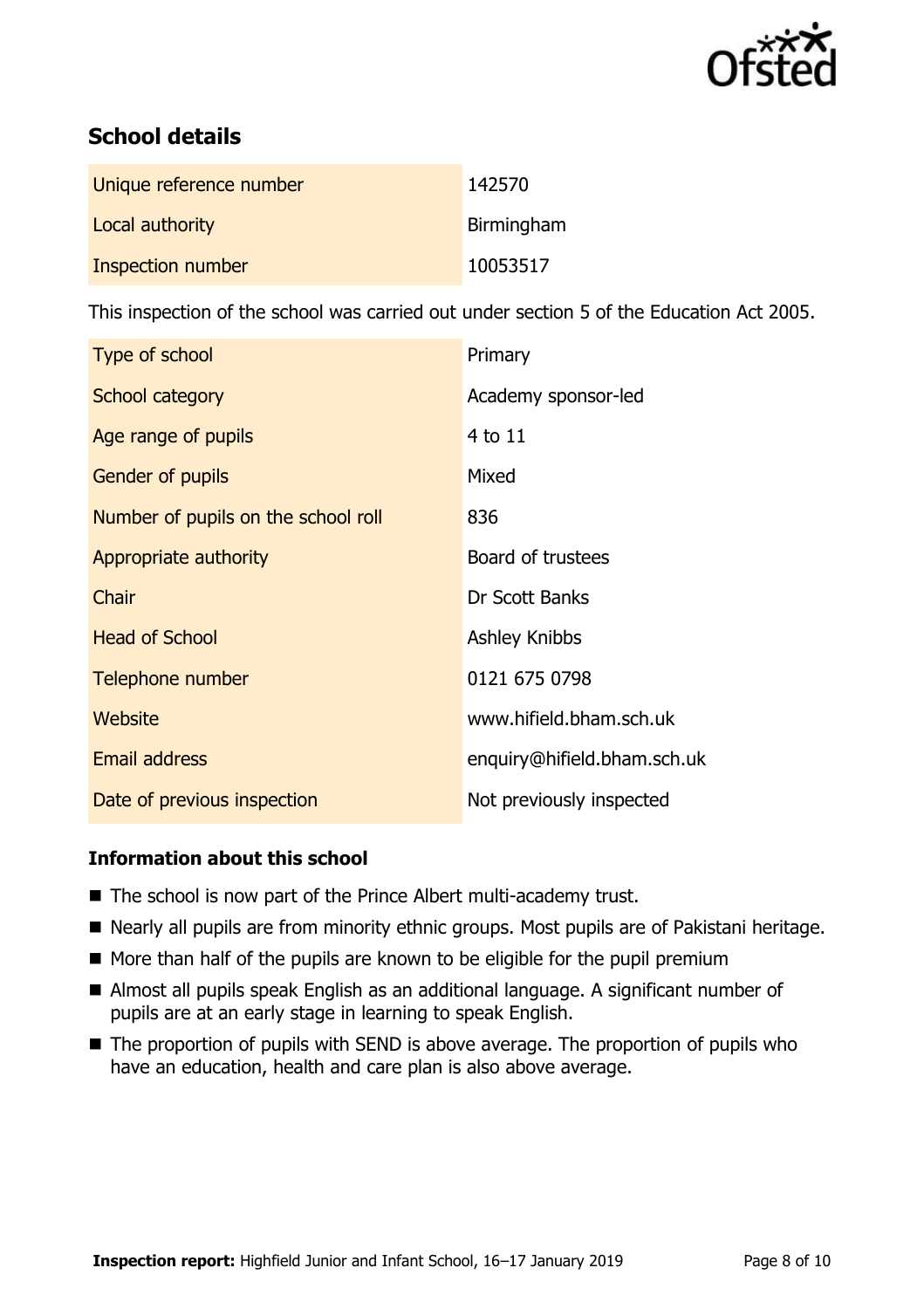

# **Information about this inspection**

- Inspectors observed teaching and learning in all classes across the school. Senior leaders accompanied inspectors during some of these observations.
- Inspectors had discussions with two groups of pupils from Year 1 and Year 5 and heard them read. Inspectors held discussions with the community cohesion team. They also talked informally with pupils around the school.
- Inspectors scrutinised pupils' work in all year groups and across a range of subjects.
- Meetings were held with the chief executive of the trust, the head of school, senior subject leaders and four newly qualified teachers. Inspectors also met two members of the governing body, including the vice-chair.
- Inspectors talked to parents at the start of the school day as well as taking account of the five free-text responses from parents.
- **Pupils' behaviour was observed during lessons, at playtimes and lunchtimes and around** the school site.
- Inspectors examined several documents, including the school's self-evaluation, the school improvement plan and information relating to pupils' achievement, attendance and safeguarding.

#### **Inspection team**

| Max Vlahakis, lead inspector | Ofsted Inspector        |
|------------------------------|-------------------------|
| <b>Chris Wright</b>          | <b>Ofsted Inspector</b> |
| <b>Anne Potter</b>           | Ofsted Inspector        |
| <b>Julie Griffiths</b>       | <b>Ofsted Inspector</b> |